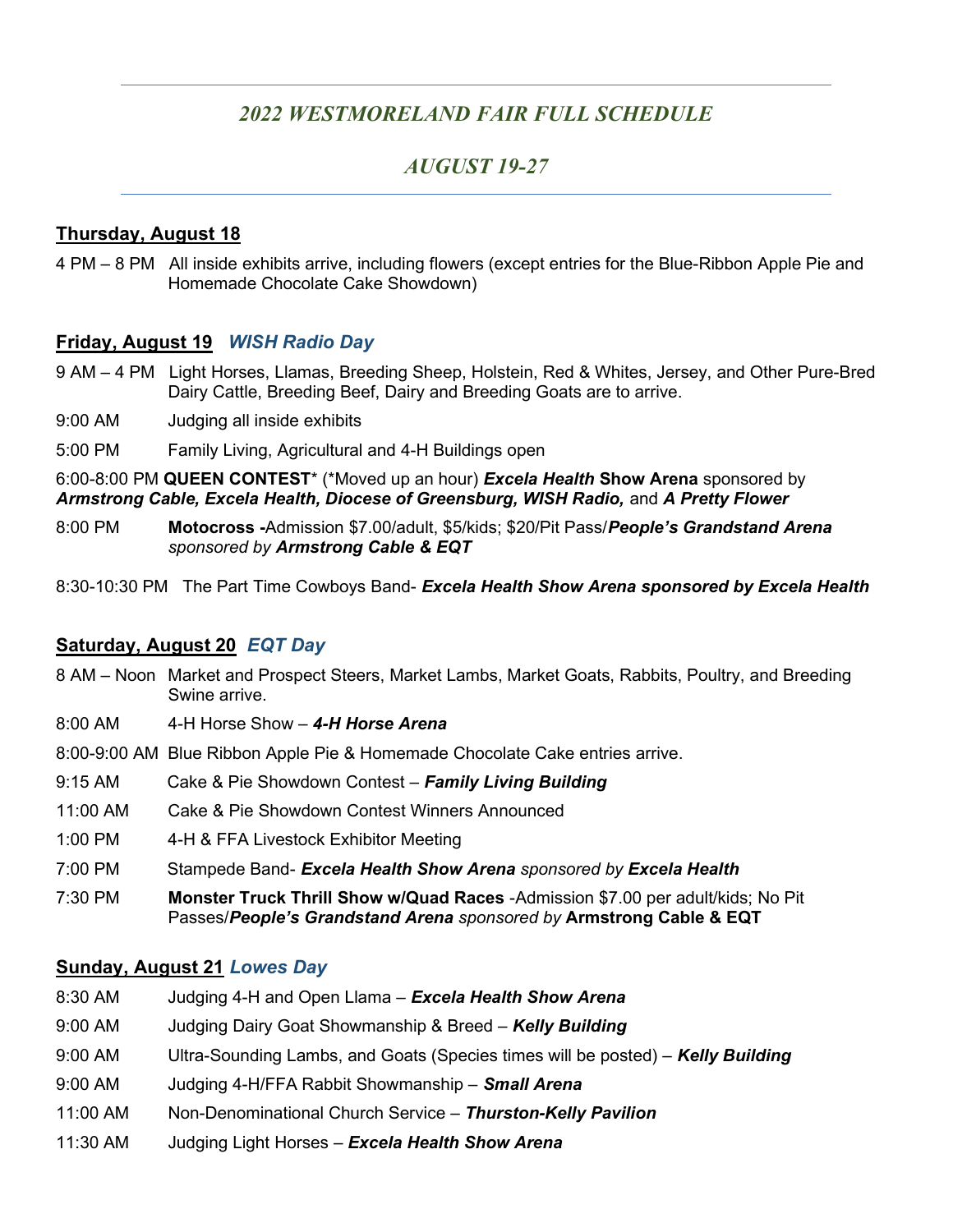- 12:00 PM Carcass Steer Ultrasound Evaluation Beef Barn
- 1:00 PM Judging Rabbit Type **Small Arena**
- 2:00 PM Breeding Hog Show Excela Health Show Arena
- 4:00 PM 4-H Modeling Contest Excela Health Show Arena
- 4:00 PM Open Horse Show 4-H Horse Arena
- 7:30 PM Demolition Derby-Admission: \$7/Adult, \$5/Children 3-12, \$20/Pit Pass People's Grandstand Arena sponsored by Armstrong Cable & Artman Equipment

8:00-10:00 PM East Coast Turnaround- Excela Health Show Arena sponsored by Excela Health

#### Monday, August 22 Excela Health

# First Responders and Military Free Day, Sponsored by T-Mobile 9:00 AM Judging 4-H Poultry Showmanship – **Poultry/Rabbit Building** 10:00 AM Judging Holstein, Red & Whites, Jersey, and Other Pure-Bred Dairy Cattle – Excela Health Show Arena 10:00 AM Judging Market Goat Showmanship followed by Market Goat Show – **Small Arena** NOON Breeding Meat Goat Showmanship followed by Meat Goat Type Classes (Start time depends on Market Show)- Kelly Building 11:00 AM Judging Poultry – **Poultry/Rabbit Building** 4:00 PM Judging Breeding Beef Cattle Following Showmanship – Excela Health Show Arena

- Prospect Steer at the conclusion of Breeding Beef
- 6:00 PM 4-H Pet Care Show Small Arena
- 6:00 PM Judging 4-H Market Beef and Showmanship Excela Health Show Arena
- 7:00 PM Rafter Z Rodeo -Admission: \$7/Adult, \$5/Children 3-12, No Pit Pass/People's Grandstand Arena sponsored by Armstrong Cable

## Tuesday, August 23 iHeart MEDIA Day

#### 4H & FFA Members free admission with membership card (Rides not included)

- 9:00 AM Judging Breeding Sheep and Showmanship **Small Arena**
- 9:30-11:30 AM Market Hogs arrive (Following State Guidelines)
- 10:00 AM 4-H Model Rocket Flight Test Peoples Grandstand Arena
- 2:00 PM Westmoreland 4-H Square Dancers Excela Health Show Arena
- 6:00 PM 4-H Rifle Contest Greensburg Sportsman's Association Grounds
- 6:00 PM Judging Market Lambs/Sheep Showmanship Small Arena
- 6:00 PM Sheep to Scarf Demonstration Family Living Building
- 7:00 PM Square Dance Social –Sponsored by Excela Health- Excela Health Show Arena
- 7:30 PM Farm Tractor Pulls-Admission: \$5/Adult, \$3/Children 3-12, \$20/Pit Pass/People's Grandstand Arena sponsored by Armstrong Cable and WISH Radio

7:30 PM KEEP PULLING ATV and UTV Pulls/ Admission: \$5/Adult, \$3/Children 3-12, \$20/Pit Pass/ People's Grandstand Arena

- 10:00 PM Release Light Horses, Holstein, Red & Whites, Jersey, and Other Pure-Bred Dairy Cattle
- Midnight Exit Deadline for Holstein, Red & Whites, Jersey, and Other Pure-Bred Dairy Cattle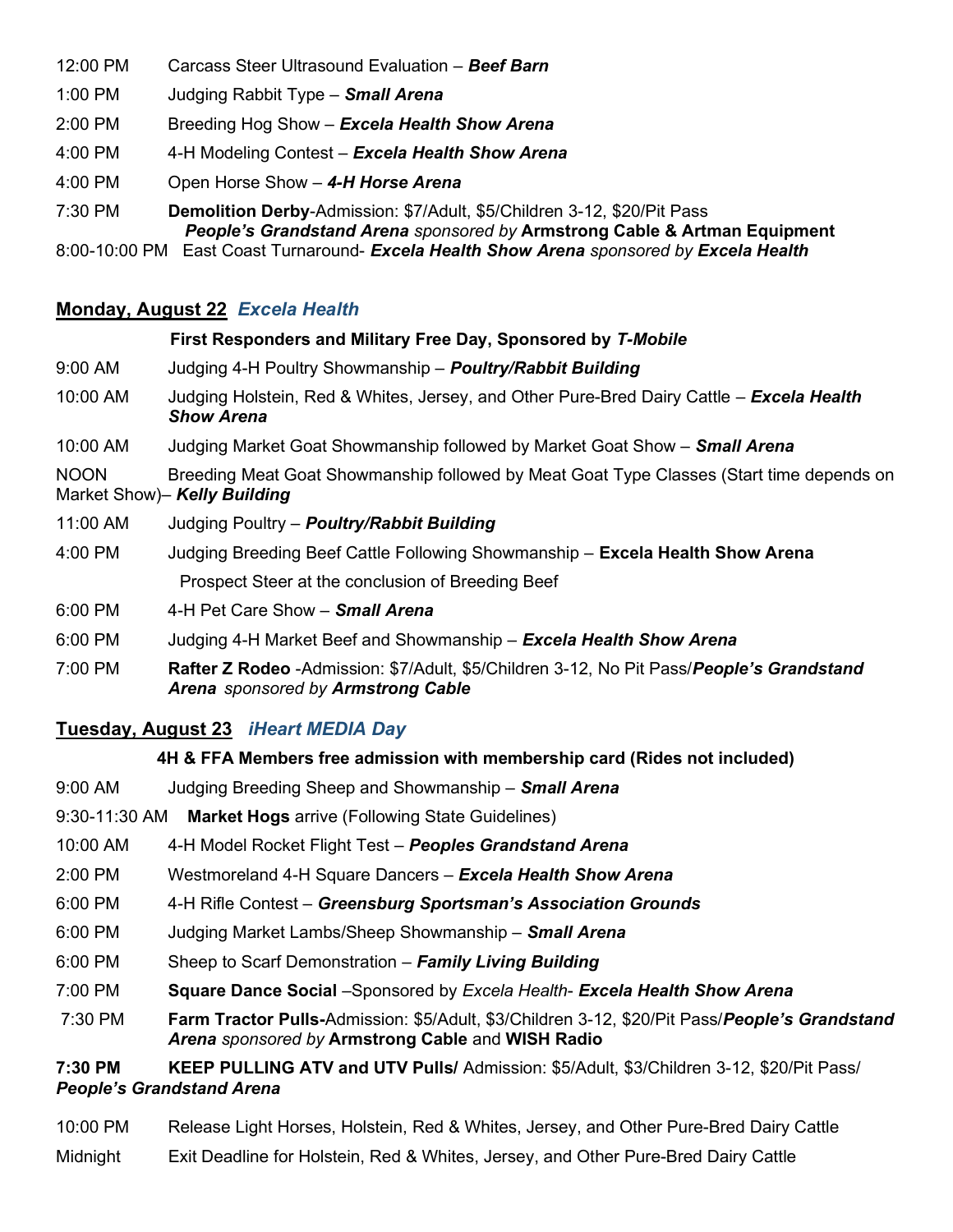#### Wednesday, August 24 WHJB Radio Day

#### Senior Day, \$3 admission per person ages 55 and over, between 10-11 AM (Rides not included)

- 8:00 AM Exit deadline for Light Horses
- 10 AM 4 PM Arrival of Draft, Miniature, and Long Ears Horses
- Noon 4 PM Arrival of Brown Swiss, Guernsey, Ayrshire and Milking Shorthorn Dairy Cattle
- 1 PM 3 PM Senior BINGO– Excela Health Show Arena FREE ADMISSION
- 2:30 PM 4-H & FFA Demonstration/Public Speaking Contest Family Living Building
- 6:00 PM Market Hog Show, followed by Showmanship- **Small Arena**
- 6:00 PM Jr. Wool/Fiber Animal Leadline– Kelly Building
- 6:30 PM Rabbit Agility Show Excela Health Show Arena
- 7:30 PM Gary Pratt Excela Health Show Arena sponsored by Excela Health, WHJB Radio and Integrity Plus Realty
- 7:30 PM Demolition Derby Full Size, Compact, Tractors & Old Iron/70s-Admission: \$7/Adult, \$5/Children 3-12, \$20/Pit Pass/People's Grandstand Arena sponsored by Armstrong Cable & WHJB Radio

#### Thursday, August 25 Armstrong Cable Day

- 8:00 AM Judging Draft Horse Halter Class Excela Health Show Arena
- 9:00 AM Judging Miniature Horse Halter, (following Draft Horse Halter)–Excela Health Show Arena
- 9:00 AM Judging Draft Horse/Miniature Horse Hitch, (following Miniature Horse Halter)– **Excela Health** Show Arena
- 9:00 AM Tractor Driving Registration Front of Fair Office
- 9:30 AM Bicycle Rodeo 4-H Building
- 10:00 AM 4-H Fur & Feathers Finale **Small Arena**
- 11:00 AM Dairy Cattle Showmanship Excela Health Show Arena
- 12:00 PM Skid Loader Contest Peoples Grandstand Arena Open to the public to enter.
- 5:00 PM 4-H Benefit Auction Excela Health Show Arena
- 6:00 PM 4-H Shot Gun Contest Greensburg Sportsman's Association Grounds
- 7:30 PM 4x4 Truck & Mini Modified Tractor Pulls-Admission: \$5/Adult, \$3/Children 3-12, \$20/Pit Pass/People's Grandstand Arena sponsored by Armstrong Cable and iHeart MEDIA

#### Friday, August 26 WTAE Day

10:00 AM Judging Brown Swiss, Guernsey, Ayrshire, and Milking Shorthorn Dairy Cattle – Excela Health Show Arena 2:00 PM Jr. Supreme & Supreme Dairy Animal Show Selection – Excela Health Show Arena 3:30 PM Animal Dressing Contest - Excela Health Show Arena 5:00 PM  $4-H$  Dog Show – **Horse Barn #2** 

5:30 PM \*\*\* Premier Showmanship Contest – Excela Health Show Arena\*\* Our Third Annual Exhibitor Social will follow this contest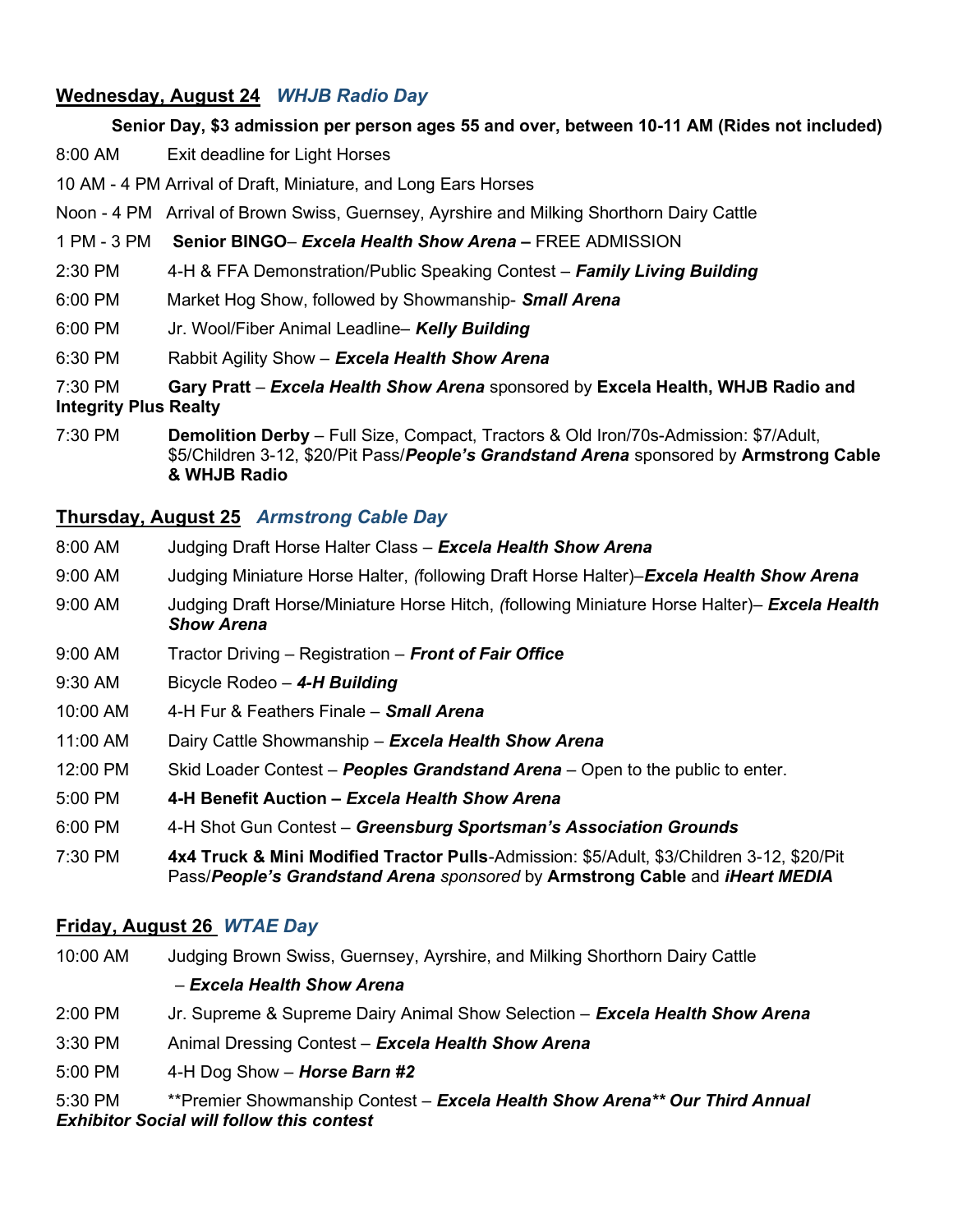7:30 PM Super Stock 4x4 Trucks, Limited Pro/Super Farm Tractors, Pro Modified Trucks, Pro Stock Diesel Trucks, Hot Farm Tractors, Pro Stock/Super Stock Tractors, Open Street Semi Admission: \$7/Adult, \$5/Children 3-12, \$20/Pit Pass/People's Grandstand Arena sponsored

## Saturday, August 27 Mr. Waterheater Day

4H & FFA Members free admission with membership card (Rides not included)

8:00 AM 4-H Archery Contest - 4-H Horse Arena

by Armstrong Cable, & Pleasant Lane Farms

- 10:00 AM Jr. Livestock Sale Small Arena
- NOON Championship Horse Pull Peoples Grandstand Arena FREE ADMISSION!
- NOON 4-H Air Rifle Contest 4-H Horse Arena
- NOON Pedal Power Pull-Prizes kids under 10, and women of all ages, Excela Health Show Arena
- 7:00-9:00 PM Scott Shelby Excela Health Show Arena, Sponsored by Excela Health and Mr.
- **Waterheater**
- 7:30 PM Demolition Derby -Admission: \$7/Adult, \$5/Children 3-12, \$20/Pit Pass/People's Grandstand Arena Sponsored by Armstrong Cable and Mr. Waterheater
- Midnight **Fair Closes** Release of all animals (Except Market)

#### Sunday, August 28

| 8 AM – 12:30 PM | Release of Market Animals                                                       |
|-----------------|---------------------------------------------------------------------------------|
| 9 AM – NOON     | Release of Inside Exhibits – No Inside Exhibits Will Be Released Before 9:00 AM |

# **Highlights**

#### Admission Price \$7.00

Includes parking, amusement rides, admission to all commercial and agricultural exhibits, and judging exhibitions. Grandstand Arena Events are NOT INCLUDED.

#### Early Bird Admission

\$3 per person (Rides not included) before 2pm No Early Bird Admission on Saturday (Aug. 27)

#### FREE Fair Admission Children 2 and under

\$4 Ride Tickets are available in Amusement Area

Military Day – Monday, August 22 FREE ADMISSION with Military I.D. – Rides not included

Weekly Ride Pass **\$7 with Membership Card** 

| <b>PASSES</b>                                                                        |                           |
|--------------------------------------------------------------------------------------|---------------------------|
| <b>Available at the Fair Office</b>                                                  |                           |
| Weekly Pass (Rides not included)                                                     | \$30                      |
| <b>Special Offers for 4-H and FFA Members</b><br><b>Available at the Fair Office</b> |                           |
| Weekly Pass (Rides not included)                                                     | \$10 with Membership Card |
| <b>Available from Tropical Amusements</b>                                            |                           |